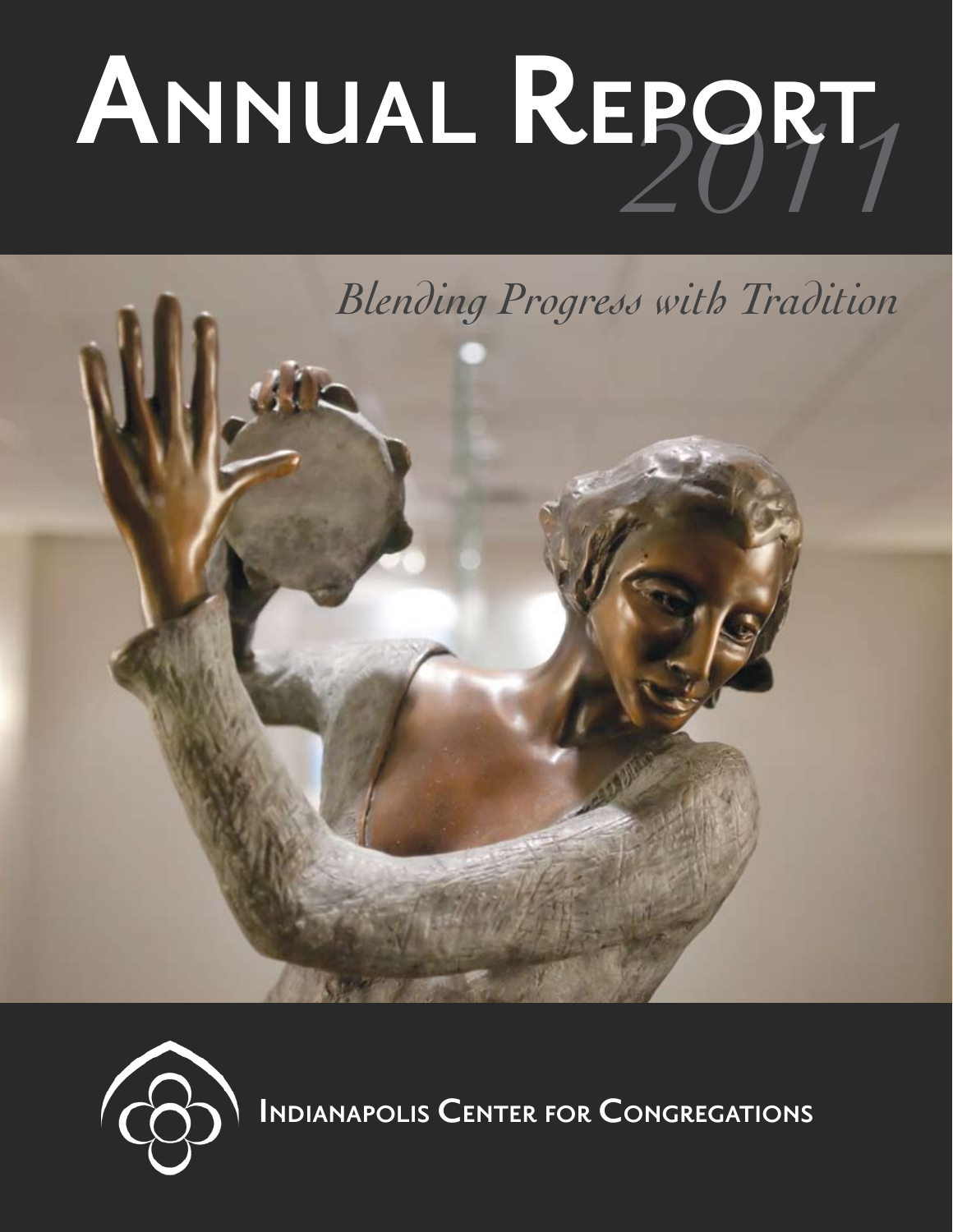





ore than 15 years ago, the Indianapolis Center for Congregations began its work **L** with the assumption that congregations can learn to address challenges and opportunities with just the right amount of help. The Center assists congregations in finding that help by connecting pastors, leaders, staff and laity to resources that advance their knowledge and skills. We facilitate this connection through grants, education events and resource conversations. The Center helps with almost every imaginable issue identified by congregations – youth ministry, community outreach, strategic planning, spirituality, leadership development and more.

Technology is always a prevalent issue for Indiana congregations, as their leaders strive to expand the ways these tools can serve their missions – blending progress with tradition. It is important that mission drives the use of technology, not the other way around. The Center looks for the best resources to facilitate this balance, whether it involves scripture software, social media tools, an overall technology plan, congregation management software, computer networking or any of the varied facets of this growing field for congregations.

To address this important topic, the Center for Congregations worked with central Indiana congregations through the Technology and Ministry Grants Initiative (TMGI) and began planning for a statewide TMGI. This initiative includes an educational component, coaching and financial support in the form of matching grants. TMGI helps participants learn more about technology and ministry, develop plans to address technology needs unique to their congregations, and receive assistance and financial support toward implementing their own technology plans.

Our work with congregations and technology was one of many advancements in 2011. The Center now has five offices throughout Indiana. The satellite office in Crown Point is the newest member of the Center team. The year 2011 saw a record number of education events and meetings hosted by the Center – 148 events, drawing a record 2,294 participants. Center staff had more than 7,500 conversations with Indiana congregations in 2011. We continue to work with our national affiliate, the Alban Institute, to share with others what we are learning from congregations statewide.

We are happy to be part of the lives of Indiana congregations. Strengthening these faith communities continues to be our mission, our passion and our work. We look back on 2011 with a sense of accomplishment, and we look forward to 2012 with a sense of anticipation of the good things that are to come.

Din Shapero

*Tim Shapiro Center President*

Front cover photo is from Congregation Beth-El Zedeck in Indianapolis. The above photos are (from top) Progressive Baptist Church in Indianapolis, Covenant United Methodist Church in Fort Wayne and Congregation Beth-El Zedeck in Indianapolis

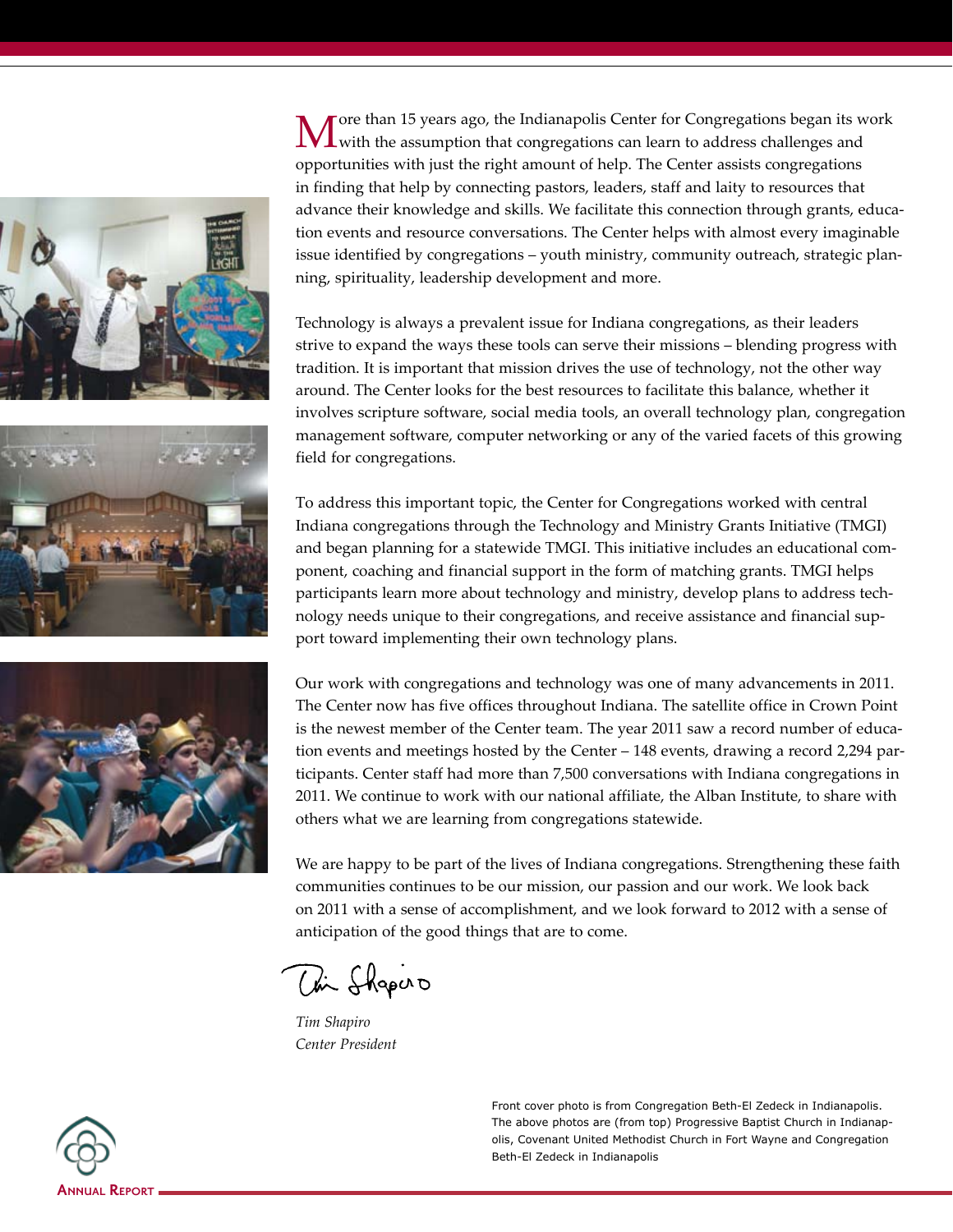# **Enhancing Ministry Impact Through Technology**

Teenage members of<br>
Progressive Baptist Church have the routine down to a science. Give them a few minutes, and they can clear the sanctuary of its 500 plus chairs, musical instruments and potted plants, and turn it into an expansive basketball court, complete with a backstop at either end. The flexibility of the space has served the Indianapolis congregation well since members erected the family life center a dozen years ago. A dedicated sanctuary was slated as the next major construction project, but the recession got in the way. "So we changed our thought process from 'Let's raise money to build something new' to 'let's improve what we already have,'" explains Marti Prather, the church business manager.



Progressive Baptist Church in Indianapolis

In creating TMGI, the Center revised and updated another successful initiative. Its first major grants initiative, offered in 2000, was called Computers and Ministry. "The name gives a hint at the difference between the two initiatives," explains Aaron Spiegel, the Center's information technology director. "We wanted to broaden the scope beyond computers because technology now affects everything from theatrical lighting to musical instruments to smart phones to heating and cooling systems. Congregations have embraced the reality that technology isn't a choice or a luxury anymore. It's a necessary tool of ministry."

Application for TMGI was open to

Topping the list of much-needed upgrades was an efficient sound system. "Depending on where you were seated, you might not hear the worship service," says Associate Pastor Benny Polin. "The ceiling speakers were in a cluster, and the sound was muffled." Members were so familiar with the acoustics problem that they knew which chairs to occupy and which to avoid on Sunday mornings. But what about visitors?

"One of my greatest fears was that someone might come for the first time and sit in the wrong spot," says Prather. "Why would they ever come back?" The pastoral staff shared her concerns and agreed enthusiastically when she recommended they pursue the opportunity to participate in the Center for Congregations' Technology and Ministry Grants Initiative (TMGI), announced last year. "I remember reading about the initiative in a newsletter and saying to Pastor [Michael] Jones, 'We have to do this!' It quickly became a priority for our church."

congregations in eight Central Indiana counties. The Center's intent was to select 30 participants, but that number swelled to 33 because the field was so competitive and "the grant proposals were so good," according to Spiegel. Participants varied in size, faith tradition and geographic location, but one characteristic remained constant. "Every congregation came into the initiative saying, 'we want to do X-Y-Z,'" says Spiegel, "and they ended up doing X-Y-Z plus A-B-C." The three all-day educational sessions increased their knowledge of available technology and expanded their vision of how tech tools could support and streamline their ministries.

With guidance from a Center consultant, each congregational team prepared and fine-tuned its proposal and applied for a grant of up to \$30,000, which the congregation agreed to match. The Center's eventual payout was \$892,175, says Spiegel, but because several congregations more than matched the grant amounts, "the total investment in technology exceeded \$2 million."

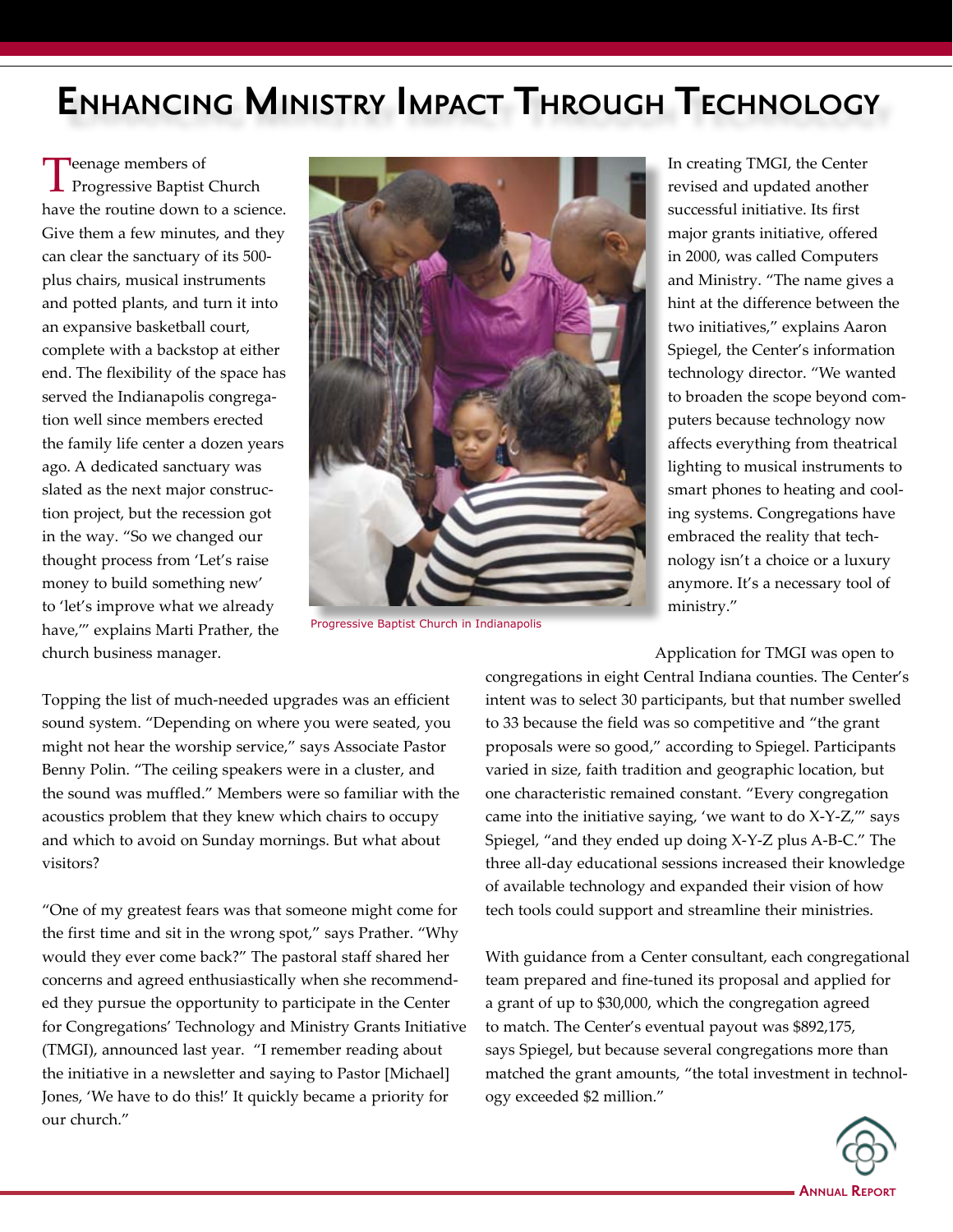Raising the matching funds was a challenge for some congregations and put their creativity to the test. As an example, Progressive Baptist Church decided to complete its soundsystem upgrade in two phases to ease the financial burden on likely donors. A campaign called "Set Aside a Sacrifice" encouraged members to break a habit, forfeit a treat—a fastfood lunch, a midday latte, a weekend movie—and make a contribution instead. A poster, tacked to a wall in the worship area, depicted a thermometer inching upward toward the \$30,000 goal. The campaign's tagline asked: "Progressive, Can You Hear Me Now?" Early feedback indicated the answer to the question was an enthusiastic "yes."

 "Even though we don't have all the new speakers installed yet, people are saying, 'Wow! We can hear you now, and we're only halfway done!'" reports Prather. "They're excited about the positive changes and look forward to seeing—and hearing—what's next."

## **Blending progress with tradition**

Sound quality of a different type was the dilemma that prompted Congregation Beth-El Zedeck to apply for inclu-

sion in TMGI. "We had a phone system that was so old that the receivers were no longer being produced," explains Bonnie Craig, human resources and foundation coordinator at the Indianapolis synagogue. "If a handset went down, we had to try and find one that was refurbished. Replacing the entire system was such a significant expense that we didn't feel we could to do it without help from the Center."



Congregation Beth-El Zedeck in Indianapolis

colleagues that new phones were a good starting place… but much more was possible. Their sprawling facility, built in 1958, is home to a large and diverse congregation of 800 families. Some 200 youth attend the synagogue's religious school, and 220 preschoolers—only half of them Jewish—are enrolled in its early childhood program. Fifty employees are spread throughout the building, adding to the internal and external communication challenge. Keeping in touch was no easy task.

"Our young members had been pushing us to take advantage of innovative technology," says Rabbi Dennis Sasso. "They convinced us that people don't send flyers and invitation by mail anymore; they send 'e-vites.' We learned that more members read our news on the Web than in the printed bulletin. With the help of the Center and some savvy people on our staff, we've significantly transformed the way we communicate our programs and activities and the way the synagogue does its business."

In addition to a new phone system, the building now has wireless Internet access in areas where parents congregate

> as they wait for their children to complete religious classes. A new security camera enables teachers in the education wing to remain in their classrooms and see who is at the outside door requesting admission. Sasso has use of a state-of-the-art projector when he leads adult education classes or makes presentations at board meetings, and staff members can access information about various employee benefits by simply logging onto an intranet site. To

Participation in the Center's

educational sessions benefited Beth-El Zedeck's tech team in two ways. First, "it was a wonderful networking opportunity," says Craig. "I was able to talk with other congregations that had recently gone through a phone system change. They recommended vendors we should consider and told us about the problems they encountered along the way. It saved an enormous amount of time."



Second, the interaction convinced Craig and her

no one's surprise, the feedback on the new equipment and its capabilities has been overwhelmingly positive, a response that is in keeping with the synagogue's long-held point of view.

"We like to describe ourselves as a congregation rooted in tradition but engaged in modernity," says Sasso. "Our catchphrase is 'tradition has a vote but not a veto.' We don't wait for the future to happen."

**Annual Report**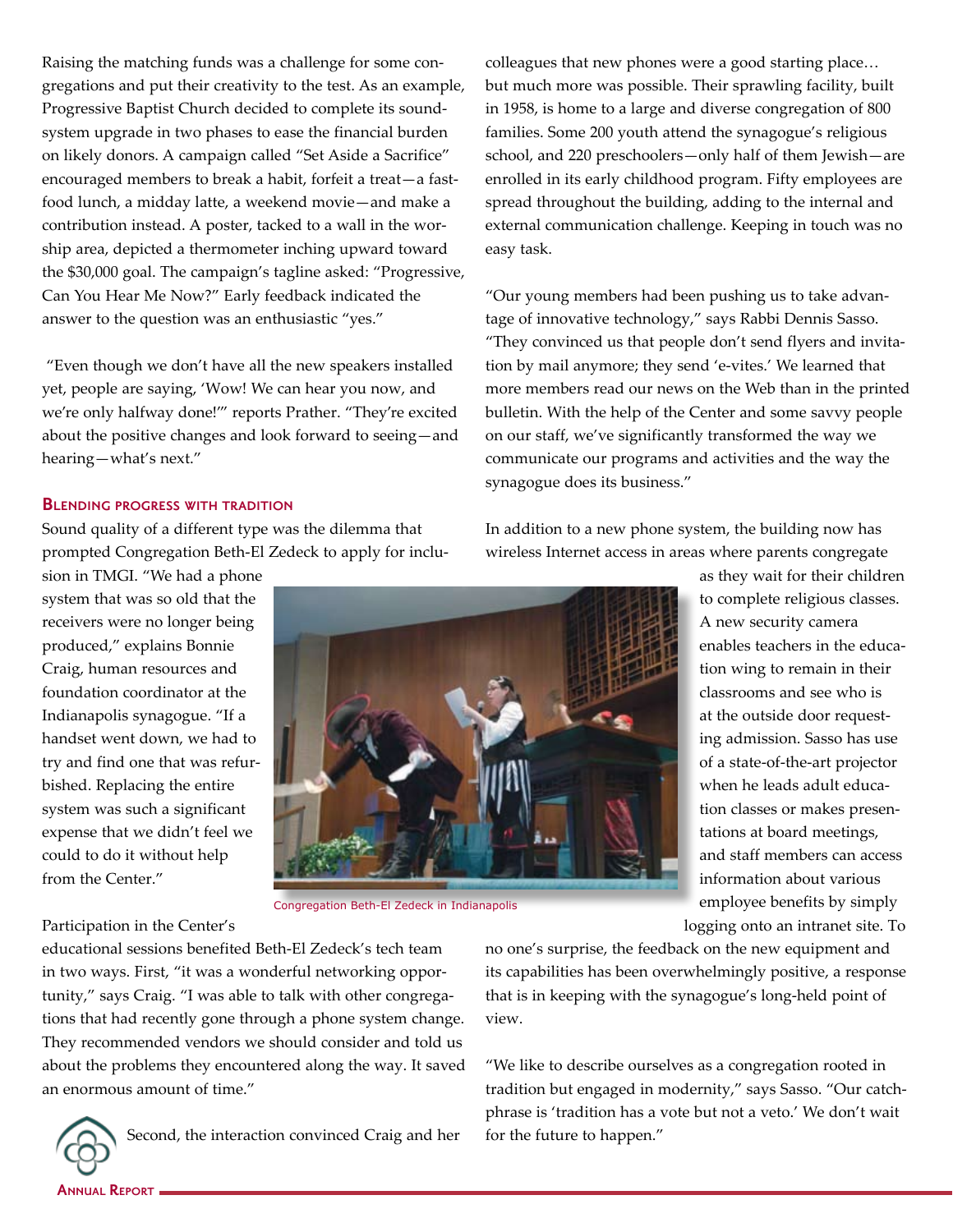As an interesting postscript to Beth-El Zedeck's foray into technology, the antiquated telephone system that set the project in motion is still in use, but not at the synagogue. Members of the tech team contacted Nancy Armstrong, their consultant at the Center, and asked for suggestions about donating the equipment. Armstrong put them in touch with a newsletter aimed at nonprofit agencies, and "we found an organization that was terribly excited to take our phone system," says Bonnie Craig.

# **COUNTDOWN TO WORSHIP**

Covenant United Methodist Church in Fort Wayne sought help from the Center's northeast Indiana regional office when it embarked on an effort that Pastor Jack Scott describes as "bringing the church into the 21st century." Upgrading the sanctuary's technology was at the heart of the \$170,000 project, which also included carpeting and a fresh coat of paint. Motivation for the new lighting, sound system, projection equipment and multiple screens was a desire to expand church membership.

"We've been holding our own for a couple of years," explains John Kratzat, music director. "We wanted to approach a younger demographic with the kinds of things they expect in worship, especially if in the past they've attended a big nondenominational church that used a lot of technology. We certainly don't want to 'steal' members from other congregations, but we do want to appeal to the unchurched. When people move into the area and visit us, we want them to stay."

To accomplish that goal without alienating older members, the church conducts two traditional worship services on Sunday mornings, with a contemporary service wedged in between. The sermon remains the same, but everything else varies. "We're trying to put on two very different kinds of services," says Greg Krempel, hired this year to oversee the contemporary worship experience. "We need to cater to people who prefer a traditional style and those who want a more contemporary approach. We have to get across the same idea and accomplish it in a service that is only an hour long."

Kratzat agrees with his colleague's assessment and admits that a traditional worship service can become stagnant without the occasional addition of a new element. While technology may play a more obvious role in a contemporary setting, it also can enhance the familiar. "We try to stretch folks," he

says. "But we have to do it delicately…whether it's with a piece of music, the pastor's message or a video clip."

A resource grant from the Center gave a boost to the church's fundraising campaign that has benefited both worship experiences. For six weeks the congregation gathered in fellowship hall on Sunday mornings while the sanctuary underwent extensive renovation. The 20-year-

old speakers were replaced; bars of



Covenant United Methodist Church in Fort Wayne

lights and new projectors were positioned on the ceiling; screens were placed at strategic points; and a control booth was equipped with a digital board that could be set one way for the traditional service and flipped another way for the contemporary version. Monitors outside the sanctuary now show a timer that gives a countdown to the start of the contemporary service: Five minutes until worship; four minutes…three minutes….

"To use the countdown timer before the traditional service would be like committing suicide," jokes Pastor Scott. "You learn what you can and can't do. I can't make traditionalists into contemporary folks; and I wouldn't want to. As a preacher, I always have to think of my audience." He says both Covenant audiences have given the recent improvements two thumbs up, and he agrees with them. "I've been pastoring for 28 years, and I think it's exciting suddenly to have all these tools available. Sometimes I wonder how we did ministry without them."

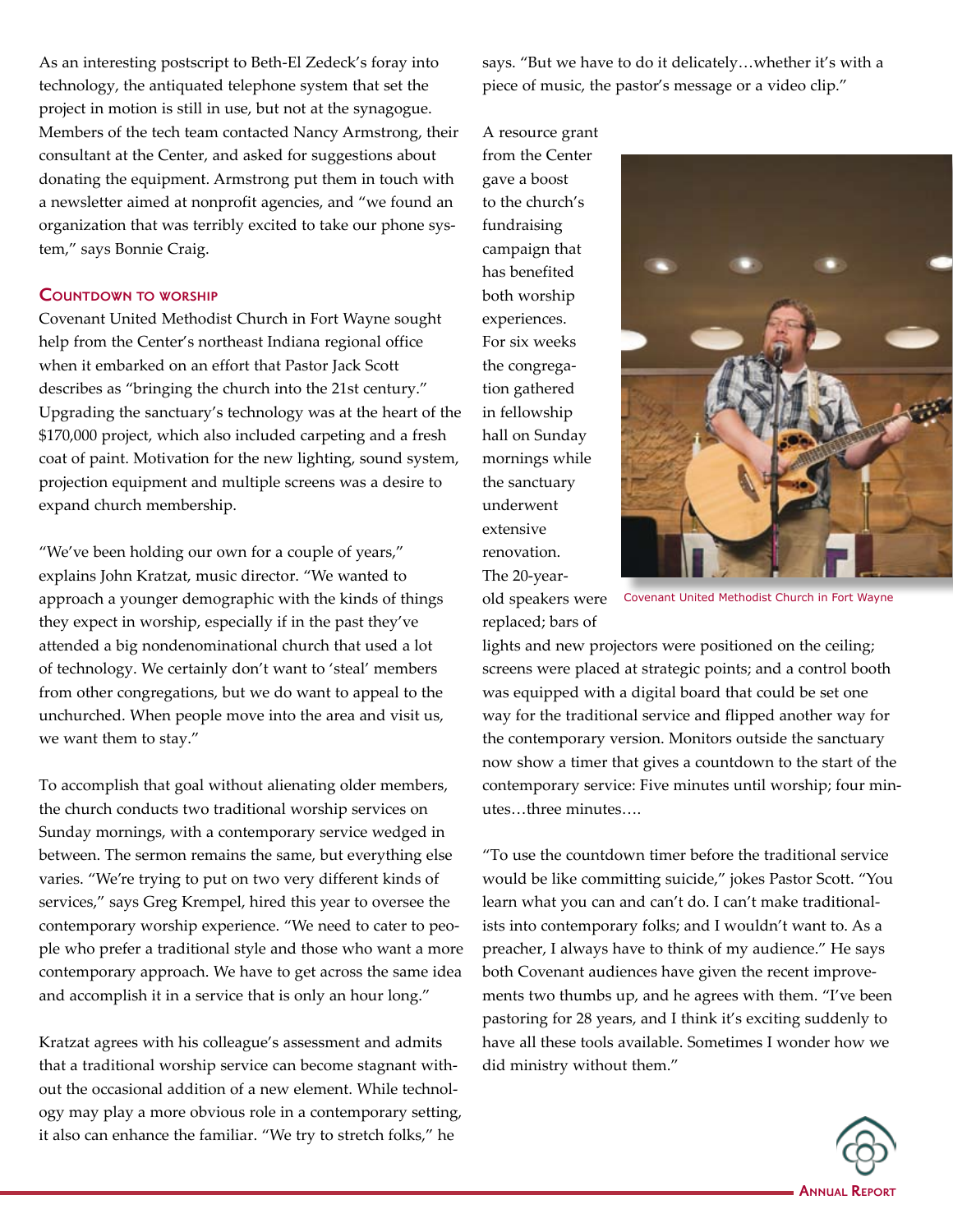# **Center Focus** 2011 Annual Report Statistics

| CENTRAL                                                                                                                                                                                                                                                                                                                                                                                                                                                                                                                                                                                                                                                                                                                                                                                                                                                                                                                  | <b>NORTHEAST</b>                                                                                                                                                                                                                                    | <b>SOUTHWEST</b>                                                                                                                                                                                                                                                                                                                                                                                                                                                                                                                                                                                                                                                                                                                                                                                                                                                                   | <b>SOUTHEAST</b>                                                                                                                                                                         | <b>NORTHWEST</b>                                                                                                                                                                                                                                                                                                                                                                                                                                                                                                                                                                                                                                                                                                                                                                                                                                                                                                                                   |  |  |
|--------------------------------------------------------------------------------------------------------------------------------------------------------------------------------------------------------------------------------------------------------------------------------------------------------------------------------------------------------------------------------------------------------------------------------------------------------------------------------------------------------------------------------------------------------------------------------------------------------------------------------------------------------------------------------------------------------------------------------------------------------------------------------------------------------------------------------------------------------------------------------------------------------------------------|-----------------------------------------------------------------------------------------------------------------------------------------------------------------------------------------------------------------------------------------------------|------------------------------------------------------------------------------------------------------------------------------------------------------------------------------------------------------------------------------------------------------------------------------------------------------------------------------------------------------------------------------------------------------------------------------------------------------------------------------------------------------------------------------------------------------------------------------------------------------------------------------------------------------------------------------------------------------------------------------------------------------------------------------------------------------------------------------------------------------------------------------------|------------------------------------------------------------------------------------------------------------------------------------------------------------------------------------------|----------------------------------------------------------------------------------------------------------------------------------------------------------------------------------------------------------------------------------------------------------------------------------------------------------------------------------------------------------------------------------------------------------------------------------------------------------------------------------------------------------------------------------------------------------------------------------------------------------------------------------------------------------------------------------------------------------------------------------------------------------------------------------------------------------------------------------------------------------------------------------------------------------------------------------------------------|--|--|
| 4437 Conversations in<br>603 Cases of which<br>$\bullet$<br>306 are New Cases with<br>495 People representing<br>304 Congregations<br>$\bullet$<br>41% were clergy<br>59% were laity<br>$\bullet$                                                                                                                                                                                                                                                                                                                                                                                                                                                                                                                                                                                                                                                                                                                        | 978 Conversations in<br>$\bullet$<br>161 Cases of which<br>$\bullet$<br>102 are New Cases with<br>$\bullet$<br>147 People representing<br>$\bullet$<br>97 Congregations<br>$\bullet$<br>54% were clergy<br>$\bullet$<br>46% were laity<br>$\bullet$ | • 998 Conversations in<br>• 125 Cases of which<br>• 94 are New Cases with<br>• 124 People representing<br>• 75 Congregations<br>48% were clergy<br>$\bullet$<br>• 52% were laity                                                                                                                                                                                                                                                                                                                                                                                                                                                                                                                                                                                                                                                                                                   | • 1004 Conversations in<br>• 120 Cases of which<br>98 are New Cases with<br>• 111 People representing<br>66 Congregations<br>$\bullet$<br>61% were clergy<br>$\bullet$<br>39% were laity | • 287 Conversations in<br>• 43 Cases of which<br>• 23 are New Cases with<br>44 People representing<br>$\bullet$<br>• 31 Congregations<br>68% were clergy<br>$\bullet$<br>32% were laity<br>$\bullet$                                                                                                                                                                                                                                                                                                                                                                                                                                                                                                                                                                                                                                                                                                                                               |  |  |
| <b>THE TOP ISSUES</b><br>Technology<br>Building<br>Leadership<br>Congregational Vitality<br>Youth Ministry                                                                                                                                                                                                                                                                                                                                                                                                                                                                                                                                                                                                                                                                                                                                                                                                               | <b>THE TOP ISSUES</b><br>Technology<br>Building<br>Finance<br>Leadership<br>Youth Ministry                                                                                                                                                          | <b>THE TOP ISSUES</b><br>Technology<br>Leadership<br>Finance<br>Outreach<br>Care Ministry                                                                                                                                                                                                                                                                                                                                                                                                                                                                                                                                                                                                                                                                                                                                                                                          | <b>THE TOP ISSUES</b><br>Congregational Vitality<br>Worship<br>Building<br>Leadership<br>Technology                                                                                      | <b>THE TOP ISSUES</b><br>Congregational Vitality<br>Technology<br>Finance<br>Building<br>Public Ministry                                                                                                                                                                                                                                                                                                                                                                                                                                                                                                                                                                                                                                                                                                                                                                                                                                           |  |  |
| 148 Educational Events and Meetings<br>$\bullet$<br>Including 46 held in Central Indiana<br>35 in the Northeast area<br>$\bullet$<br>24 in the Southwest<br>$\bullet$<br>22 in the Southeast<br>$\bullet$<br>and 21 in the Northwest<br>$\bullet$<br>2294 People representing<br>1008 Congregations from<br>105 Faith Groups or Denominations<br>A Celebration of Giving<br>A Place of Welcome<br>A Practical Guide to Congregational Planning<br>Alban Institute Board of Directors<br>Archdiocese of Indianapolis meeting<br>Assessing Our Situation Luncheon Series<br>Auburn Ministerial Association<br>Brownstown Christian Church meetings<br>Brownstown Area Ministerial Association<br>Brownstown Nazarene leadership meeting<br>Calvary Lutheran Church, Indianapolis<br>Charting Our Direction Luncheon Series<br>Christ Apostolic Church meeting<br>Circle of Care<br>Columbus First Baptist planning meeting |                                                                                                                                                                                                                                                     | Congregation Management Software Basics<br>Congregational Management<br>Congregations and Community<br>Congregations On-line<br>Developing Cultures of Generosity<br>Economic Challenges Facing Indiana Pastors<br>Effective Meetings in Your Congregation<br>Engaging in Faithful Ministry<br>Envisioning & Designing Faith Formation<br><b>Essentials of Church Finance</b><br>First Free Methodist Church<br>Flourishing Grants Follow-up Luncheon<br>Fort Wayne Rescue Mission board retreat<br>Fundraising Strategies in a Changing World<br>Hammond Clergy Call Out<br>How to Build The Band<br>ICC Board of Directors<br>Keys to Successful Fundraising<br>Leading Effective Meetings<br>Leading in Conflict<br>Lilly Endowment Evaluation Meeting<br>Marketing 101<br>Metro Ministries<br>Miami County Center Info Luncheon<br>North United Methodist Church staff meeting |                                                                                                                                                                                          | NYI Council Planning Meetings<br>Olive Branch/Centenary Christian Church<br>Plymouth Congregation Staff Retreat<br>Quaker Life Advisory Committee<br><b>Resource Grant Information Sessions</b><br>Resourcing Congregations<br>Roanoke Seminary Retreat<br>Shaping a Theology of Giving<br>Social Media for Congregational Leaders<br>St. Joseph United Methodist staff meeting<br>St. Paul Lutheran council meeting<br>Staying on Track Luncheon Series<br>Sustainable Youth Ministry<br>SW Book Giveaway Open House<br>Technology and Ministry Grant Initiative<br>The Art of Being a Healing Presence<br>The River Christian Church<br>Transformative Philanthropy<br>Trends in Religious Giving<br><b>Understanding Generational Differences</b><br>Understanding Religious Giving<br>Unitarian Universalist Committee Meeting<br>United Churches of Christ Clergy Group<br>Vibrant Music and Worship<br>Youth Activities that Reach and Teach |  |  |
| $\cdot$ \$1,542,440 for<br>• 115 Grants of which                                                                                                                                                                                                                                                                                                                                                                                                                                                                                                                                                                                                                                                                                                                                                                                                                                                                         |                                                                                                                                                                                                                                                     | of Christ, Fairlawn Presbyterian Church, Faith<br>Church, Faith Evangelical Lutheran Church, Fall                                                                                                                                                                                                                                                                                                                                                                                                                                                                                                                                                                                                                                                                                                                                                                                  |                                                                                                                                                                                          | North Salem United Methodist Church, North<br>United Methodist Church, Northside New Era                                                                                                                                                                                                                                                                                                                                                                                                                                                                                                                                                                                                                                                                                                                                                                                                                                                           |  |  |

- • 6 were Flourishing Congregations Grants totaling \$24,699
- 34 were Technology and Ministry Grants totaling \$892,175
- 75 were Resource Grants totaling \$625,566

#### **Grant Recipients**

Abundant Harvest United Methodist Church, Avon Christian Church, Batesville Christian Church, Bethlehem Lutheran Church, Bible Church of Indianapolis, Bloomington First Christian, Boggstown Presbyterian Church, Branchville United Methodist, Bremen United Methodist, Bridgeway Community Church, Calvary Christian Church, Calvary United Methodist Church, Carmel Lutheran Church, Carmel Seventh-Day Adventist Church, Central Presbyterian Church, Christ Community Church, Christian Park Reformed Church, Church at Mt. Gilead, College Park Church, Congregation Beth-El Zedeck, Covenant United Methodist Fort Wayne, Cross Lane Community Church, Crossroads Community Church, Cumberland First Baptist Church, Dale Presbyterian Church, Eagle Church, Eighth Street Mennonite Church, Epworth United Methodist Church, Evangelical United Church

Church, Faith Evangelical Lutheran Church, Fall Creek Community Church, First Baptist Church of Columbus, First Presbyterian Church of Jasper, First Presbyterian Church of Jeffersonville, First Presbyterian Church of Scottsburg, First Unitarian Church of Hobart, First Wayne St. United Methodist Church, Fort Wayne Baptist Church, Fortville Christian Church, Freedom Church, Genesis Church, Griffith Lutheran Church, Harvest Bible Chapel Indy West, Hazel Dell Christian Church, Heartland Church, Heartland Church of the Nazarene, Holy Shepherd Lutheran Church, Holy Trinity Greek Orthodox Church, Iglesia Metodista Vida Nueva, Indiana Chin Baptist Church, Indianapolis Christian Fellowship, Indianapolis Grace Ethiopian Church, Indy Metro Church, Jamestown Christian Church, Life Journey Church, John Knox Presbyterian Church, King of Glory Lutheran Church, Korean Presbyterian Church, Messiah Lutheran Church, Mooresville Friends Meeting, Mt. Auburn United Methodist Church, Mt. Carmel Baptist Church, Mt. Zion Baptist Church, Nativity Catholic Church, New Hope Christian Church, New Hope Presbyterian Church, New Covenant Christian Center, New Direction Worship Center, New Life Church,

North Salem United Methodist Church, North United Methodist Church, Northside New Era Missionary Church, Old Bethel United Methodist Church, Pilgrim Lutheran Church, Progressive Missionary Baptist Church, Redeemer Lutheran Church, Redeemer Presbyterian Church, Roberts Park United Methodist Church, Seerley Creek Christian Church, Sheridan United Methodist Church, Sherwood Oaks Christian Church, Sinai Synagogue South Bend, Southland Community Church, St. Anthony Catholic Church, St. Christopher's Episcopal Church, St. Francis-in-the-Field Episcopal Church, St. James Lutheran Church, St. Joan of Arc Catholic Church, St. John Lutheran Church of Kendallville, St. John Lutheran Church, St. Jude Catholic Church, St. Mark's United Methodist Church, St. Peter's United Church of Christ of Carmel, St. Thomas Episcopal Church, St. Thomas Evangelical Lutheran Church, Tabernacle Presbyterian Church, Traders Point Christian Church, Trinity Episcopal Church, Trinity Evangelical Lutheran Church, Unitarian Universalist Church, Unitarian Universalist Church of Evansville, Wilkinson Church of Christ, Woodburn Missionary Church, Zion United Church of Christ, Zionsville Presbyterian Church

**g**

**Educational E EDUCATIONAL EVENTS**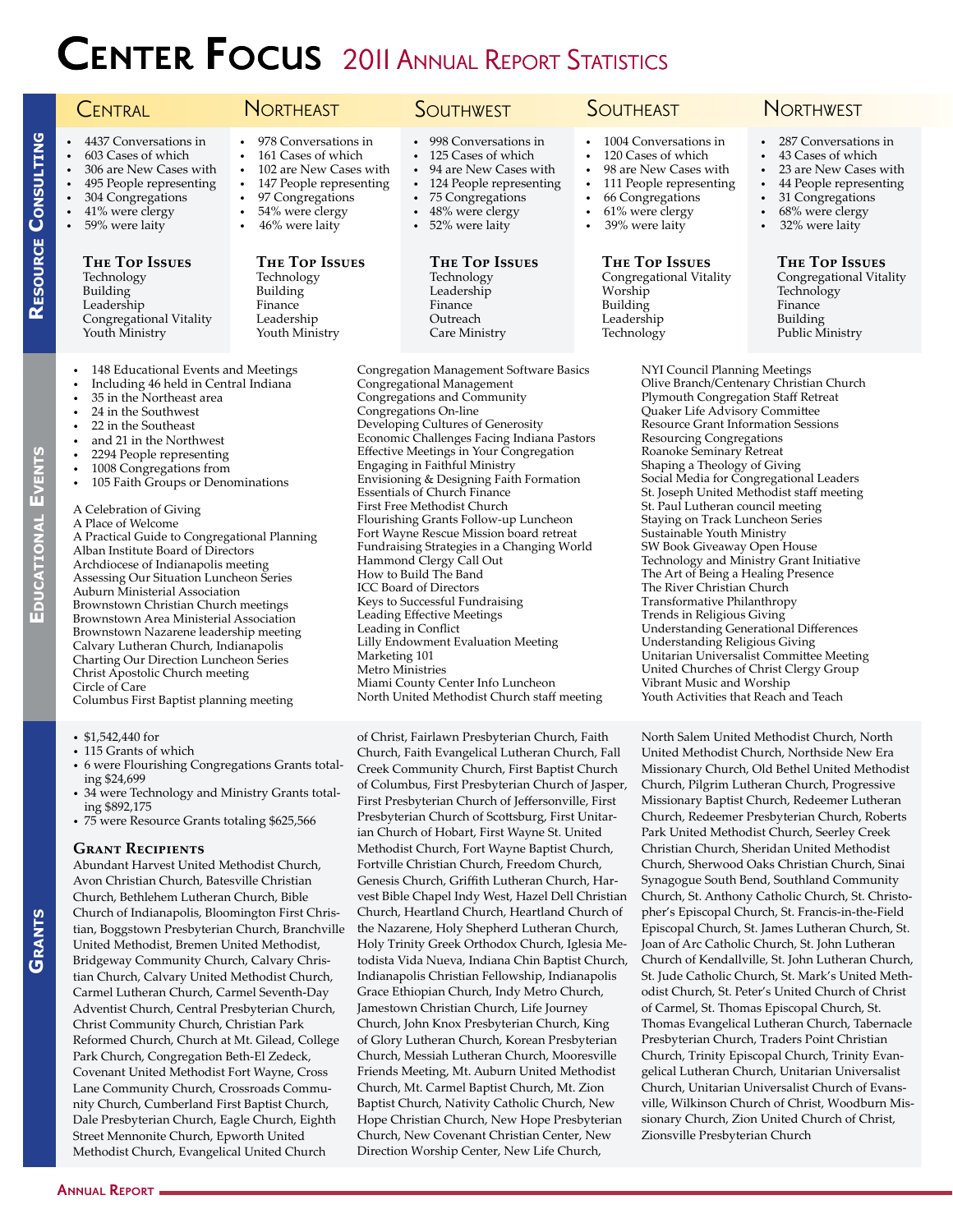# STATEMENTS OF FINANCIAL POSITION AND ACTIVITIES Financial Report

The following is a summary of the statement of financial position and the statement of activities of the Center as of December 31, 2011 and for the year then ended. This financial information was extracted from the audited financial statements of the Indianapolis Center for Congregations, Inc. It does not, however, include all disclosures normally associated with financial statements prepared in conformity with generally accepted accounting principles. The complete financial statements, including footnotes and the report of our auditors, BKD, LLP, are available for review upon request.

| <b>ASSETS</b>                     | 2011            | 2010            |
|-----------------------------------|-----------------|-----------------|
| Cash and cash equivalents         | 1,078,797<br>\$ | 5,399,869<br>\$ |
| Prepaid expenses and other assets | 21,380          | 34,469          |
| Investments                       | 24,490,401      | 24,761,422      |
| Property and equipment            | 284,313         | 210,618         |
| Total assets                      | 25,874,891      | 30,406,378      |
| <b>LIABILITIES</b>                |                 |                 |
| Accounts payable                  | \$<br>64,757    | \$<br>43,456    |
| Accrued expenses                  | 88,111          | 74,360          |
| <b>Total liabilities</b>          | 152,868         | 117,816         |
| <b>NET ASSETS</b>                 |                 |                 |
| Unrestricted                      | \$<br>2,487,162 | \$<br>2,302,417 |
| Temporarily restricted            | 23,234,861      | 27,986,145      |
| Total net assets                  | 25,722,023      | 30,288,562      |
| Total liabilities and net assets  | 25,874,891      | \$ 30,406,378   |

|                                        | 2011         |                               |               | 2010         |                               |              |
|----------------------------------------|--------------|-------------------------------|---------------|--------------|-------------------------------|--------------|
|                                        | Unrestricted | <b>Temporarily Restricted</b> | Total         | Unrestricted | <b>Temporarily Restricted</b> | Total        |
| Revenues and other support             |              |                               |               |              |                               |              |
| Contributions                          | \$           | \$                            | \$            | \$           | \$<br>8,747,612               | \$8,747,612  |
| Return of grant funds                  |              | 84,467                        | 84,467        |              | 34,722                        | 34,722       |
| <b>Educational Events</b>              | 58,071       |                               | 58,071        | 35,498       |                               | 35,498       |
| Investment income                      | 184,745      |                               | 184,745       | 279,394      |                               | 279,394      |
|                                        | 242,816      | 84,467                        | 327,283       | 314,892      | 8,782,334                     | 9,097,226    |
| Net assets released from restrictions  | 4,835,751    | (4,835,751)                   |               | 3,730,280    | (3,730,280)                   |              |
| Total revenues and other support       | 5,078,567    | (4,751,284)                   | 327,283       | 4,045,172    | 5,052,054                     | 9,097,226    |
|                                        |              |                               |               |              |                               |              |
| <b>Expenses and losses</b>             |              |                               |               |              |                               |              |
| <b>Resource Consulting</b>             | 517,283      |                               | 517,283       | 500,224      |                               | 500,224      |
| Resource Discovery and Dissemination   | 251,234      |                               | 251,234       | 258,905      |                               | 258,905      |
| Education                              | 729,410      |                               | 729,410       | 615,561      |                               | 615,561      |
| <b>Resource Grants</b>                 | 861,022      | —                             | 861,022       | 802,929      | $\overline{\phantom{0}}$      | 802,929      |
| Major Grant Initiative                 | 1,007,909    |                               | 1,007,909     | 126,394      |                               | 126,394      |
| Congregational Learning and Evaluation | 739,576      |                               | 739,576       | 788,658      |                               | 788,658      |
| Total program services                 | 4,106,434    | —                             | 4,106,434     | 3,092,671    | —                             | 3,092,671    |
| Management and general                 | 787,388      |                               | 787,388       | 673,107      |                               | 673,107      |
| Total expenses                         | 4,893,822    |                               | 4,893,822     | 3,765,778    |                               | 3,765,778    |
|                                        |              |                               |               |              |                               |              |
| Change in net assets                   | 184,745      | (4,751,284)                   | (4, 566, 539) | 279,394      | 5,052,054                     | 5,331,448    |
|                                        |              |                               |               |              |                               |              |
| Net assets, beginning of year          | 2,302,417    | 27,986,145                    | 30,288,562    | 2,023,023    | 22,934,091                    | 24,957,114   |
|                                        |              |                               |               |              |                               |              |
| Net assets, end of year                | \$2,487,162  | 23,234,861<br>$\mathbb{S}^-$  | \$25,722,023  | \$2,302,417  | 27,986,145<br>$\mathfrak{S}$  | \$30,288,562 |



Summary Statement of

SUMMARY STATEMENT OF ACTIVITIES

**A**ctivities